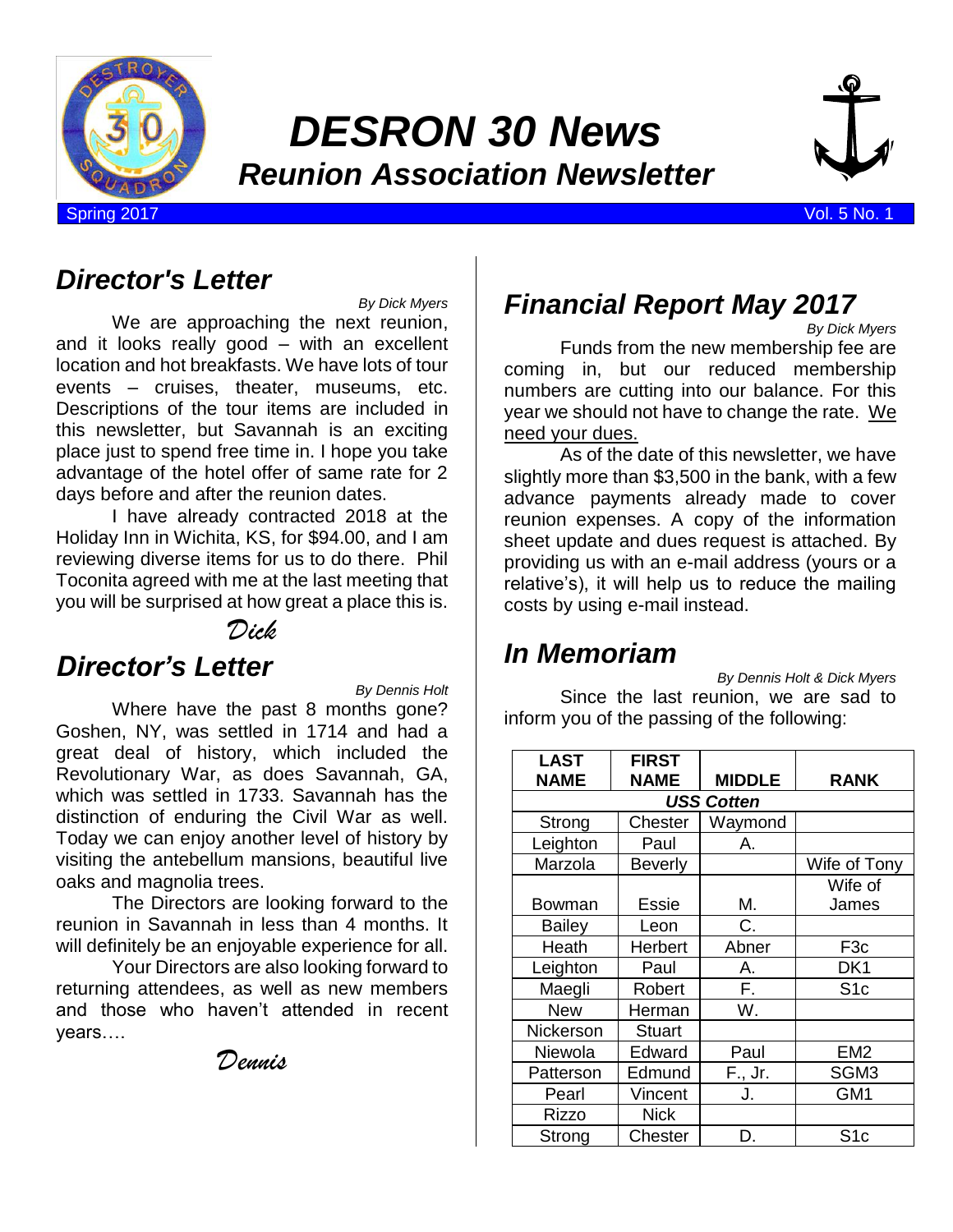| <b>LAST</b>                          | <b>FIRST</b>   |                           |                        |  |  |  |  |  |
|--------------------------------------|----------------|---------------------------|------------------------|--|--|--|--|--|
| <b>NAME</b>                          | <b>NAME</b>    | <b>MIDDLE</b>             | <b>RANK</b>            |  |  |  |  |  |
| <b>USS Dortch</b>                    |                |                           |                        |  |  |  |  |  |
| Ferris                               | Philip         |                           |                        |  |  |  |  |  |
| <b>Black</b>                         | Robert         | C.                        |                        |  |  |  |  |  |
| Loftus                               | John           |                           |                        |  |  |  |  |  |
| <b>USS Gatling</b>                   |                |                           |                        |  |  |  |  |  |
| <b>Belt</b>                          | Richard        | W.                        | <b>CDR</b>             |  |  |  |  |  |
| <b>Daniels</b>                       | William        | T.                        | MR <sub>3</sub>        |  |  |  |  |  |
| Goldberg                             | <b>Stanley</b> |                           | $\overline{\text{SN}}$ |  |  |  |  |  |
| Gruber                               | Francis        | Ted                       | <b>EMFN</b>            |  |  |  |  |  |
| McBroom                              | James          | W.                        | WT <sub>2</sub>        |  |  |  |  |  |
| Sabo                                 | Robert         | G.                        | <b>FN</b>              |  |  |  |  |  |
| Vandergrift                          | Walter         | Β.                        | SK <sub>1</sub>        |  |  |  |  |  |
| Boyd                                 | Fred           | L.                        | GMA <sub>2</sub>       |  |  |  |  |  |
| Coper                                | Easton         | R.                        | <b>SN</b>              |  |  |  |  |  |
| Derning                              | John           | <u>J.</u><br>D.           | <b>ENS</b>             |  |  |  |  |  |
| Gunderson                            | John           |                           | COX                    |  |  |  |  |  |
| Mahony                               | Donald         | J.                        | ET <sub>2</sub>        |  |  |  |  |  |
| Noonen                               | Thomas         | R.                        | <b>GM</b>              |  |  |  |  |  |
| Shaak                                | Ray            | R.                        | <b>SN</b>              |  |  |  |  |  |
| Tesch                                | Walter         | J.                        | S1/GM                  |  |  |  |  |  |
| Warren                               | Paul           |                           | COX                    |  |  |  |  |  |
| Wedlake                              | Harry          | D.                        | RMN3                   |  |  |  |  |  |
| Orcutt                               | <b>Willis</b>  | $\overline{\mathsf{S}}$ . | WT1                    |  |  |  |  |  |
| <b>IO Bay Accident (USS Gatling)</b> |                |                           |                        |  |  |  |  |  |
| <b>Barton</b>                        | Marion         |                           | <b>SN</b>              |  |  |  |  |  |
| Gesualdi                             | Anthony        |                           | <b>MMFN</b>            |  |  |  |  |  |
| LaPoint                              | Gerald         | W.                        | DK <sub>3</sub>        |  |  |  |  |  |
| Towery                               | Johnny         | Β.                        | <b>SA</b>              |  |  |  |  |  |
| Wright                               | George         | E.                        | <b>SA</b>              |  |  |  |  |  |
| Wright                               | Thomas         | R.                        | BMG3                   |  |  |  |  |  |

Our sympathy goes out to the families of all deceased members of the DESRON30 Reunion Association.

## *Tours in Savannah*

*By Nancy Bielot*

Here is some information about the tours being offered this year at our reunion in Savannah.

The National Museum of the Mighty 8<sup>th</sup> Air Force Museum contains vintage aircraft and interactive displays. Exhibits include: "Prelude to WWII," "Mission Experience," "Combat Gallery," "Airman Down," "Lights Come On Again," and many more. We will have a docentled tour, followed by lunch. For more info: <http://www.mightyeighth.org/>

While on board the Savannah Riverboat, we will learn about the history of Savannah – a historic waterfront city. The cruise will go down river to Old Fort Jackson, which we will be visiting on another tour. Don't forget to bring your camera to take some fantastic pictures of Savannah's riverfront and skyline. For additional info on the harbor cruise: [http://savannahriverboat.com/harbor/.](http://savannahriverboat.com/harbor/)

The Georgia State Railroad Museum, which is located at the old Central of Georgia Railway Savannah Shops and the Terminal Facilities, takes you back to the heyday of traveling by train. This museum is a National Historic Landmark – you don't want to miss it! You will see displays with historic railcars and rolling stock on display. For more info: [htttp://www.chsgeorgia.org/GSRM](http://www.chsgeorgia.org/GSRM)

The historic Savannah Theatre is promoted as the oldest theater in the United States. Shows are billed as, "2 hours of high energy music, dancing, and comedy." See <http://www.savannahtheatre.com/> for additional info.

Old Fort Jackson is Georgia's oldest standing brick fortification as well as a National Historic Landmark. This is a great opportunity to experience amazing views of Savannah's historic waterfront. More info can be found at: [http://www.chsgeorgia.org/OFJ.](http://www.chsgeorgia.org/OFJ)

The Tybee Island Light Station and Tybee Museum is Georgia's oldest and tallest lighthouse. It's a colonial era lighthouse! Additional info can be found by visiting: [https://www.tybeelighthouse.org/.](https://www.tybeelighthouse.org/)

So, as you can see, there is a lot of history in Savannah, and we will only be touching on a small portion of it. Join us on these tours!

For additional information on these attractions, as well as other things to do while you're in the area, visit [www.visitsavannah.com](http://www.visitsavannah.com/) or their blog at [www.SavannahSecrets.com.](http://www.savannahsecrets.com/)

Also, this year's reunion will be held at the Hampton Inn on 20 Johnston Street in Savannah, GA. For more info on the hotel: [http://hamptoninn3.hilton.com/en/hotels/georgi](http://hamptoninn3.hilton.com/en/hotels/georgia/hampton-inn-and-suites-savannah-midtown-SAVMDHX/index.html) [a/hampton-inn-and-suites-savannah-midtown-](http://hamptoninn3.hilton.com/en/hotels/georgia/hampton-inn-and-suites-savannah-midtown-SAVMDHX/index.html)[SAVMDHX/index.html](http://hamptoninn3.hilton.com/en/hotels/georgia/hampton-inn-and-suites-savannah-midtown-SAVMDHX/index.html)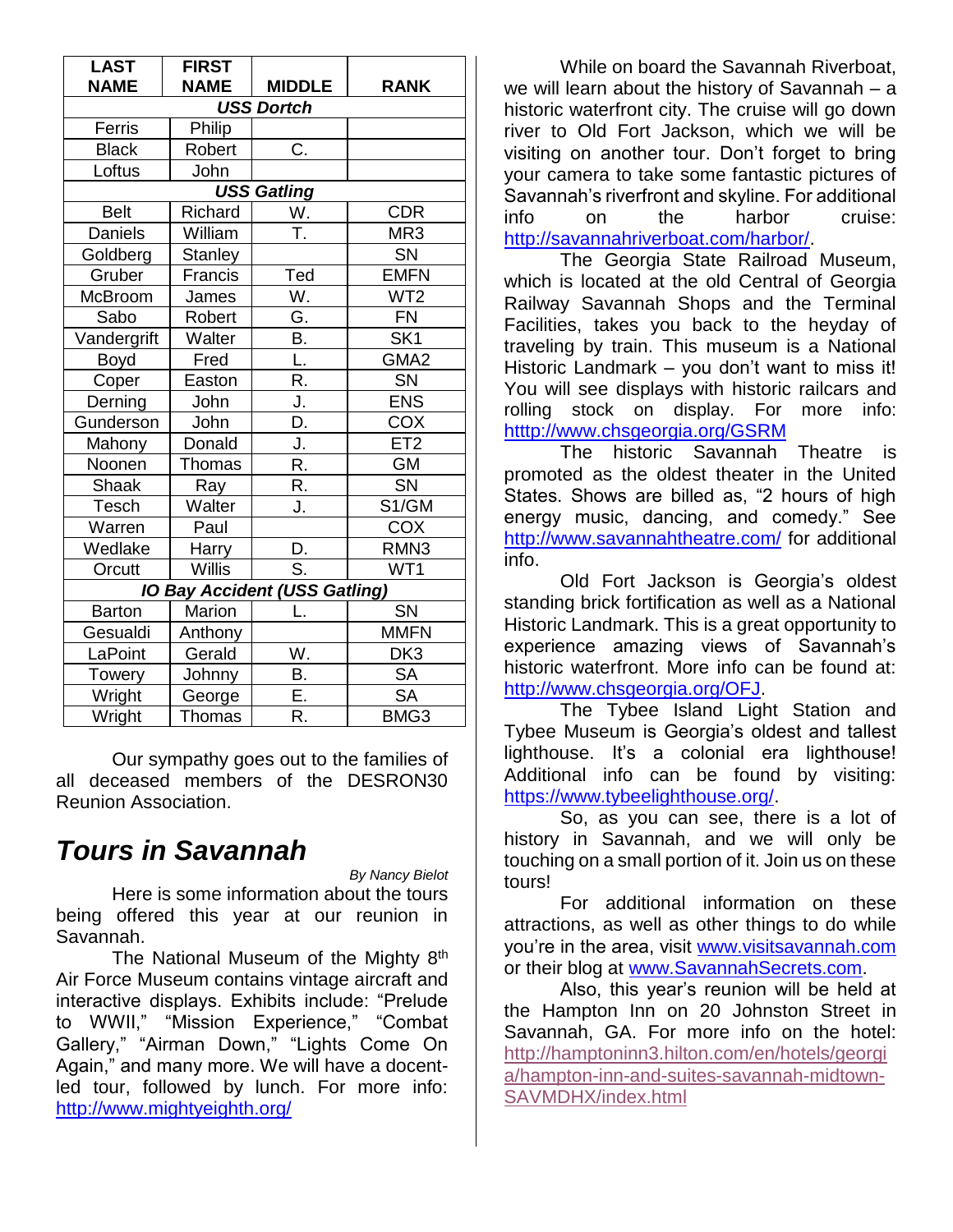# **2017 DUES REQUEST**

**AND MEMBER INFORMATION UPDATE**

#### **Make checks payable to: DESRON30 ASSOCIATION INC.**

**Please mail the completed Dues Request and payment to: Richard Myers 220 North Decatur Lane - Decatur, GA 30033-5947**

## **IF YOU ARE A WIDOW, OR YOU HAVE ALREADY SUBMITTED YOUR 2017 DUES, PLEASE DISREGARD THIS REQUEST.**

### **PLEASE RETURN FORM WITH ANY CHANGES TO THE ROSTER.**

| <b>Name</b>           | <b>Spouse</b>                                                                                         |  |  |  |  |  |  |
|-----------------------|-------------------------------------------------------------------------------------------------------|--|--|--|--|--|--|
| <b>Street Address</b> | <u> 1989 - John Stein, amerikansk politiker (d. 1989)</u>                                             |  |  |  |  |  |  |
| City, State, Zip Code | ,我们也不会有什么。""我们的人,我们也不会有什么?""我们的人,我们也不会有什么?""我们的人,我们也不会有什么?""我们的人,我们也不会有什么?""我们的人                      |  |  |  |  |  |  |
|                       |                                                                                                       |  |  |  |  |  |  |
|                       | <b>SHIP SERVED ON AND DATES (Check one)</b>                                                           |  |  |  |  |  |  |
|                       |                                                                                                       |  |  |  |  |  |  |
|                       |                                                                                                       |  |  |  |  |  |  |
|                       |                                                                                                       |  |  |  |  |  |  |
|                       |                                                                                                       |  |  |  |  |  |  |
|                       | If you are unable or unwilling to receive the DESRON30 mailings via e-mail, please check here. $\Box$ |  |  |  |  |  |  |
|                       | Or – sign onto website at http://desron30.org and request                                             |  |  |  |  |  |  |
|                       | If you no longer wish to receive the DESRON30 postal mailings, please check here. $\Box$              |  |  |  |  |  |  |
|                       | FEEL FREE TO MAKE ANY COMMENTS BELOW OR ATTACH SEPARATE SHEET                                         |  |  |  |  |  |  |
| Remarks-              |                                                                                                       |  |  |  |  |  |  |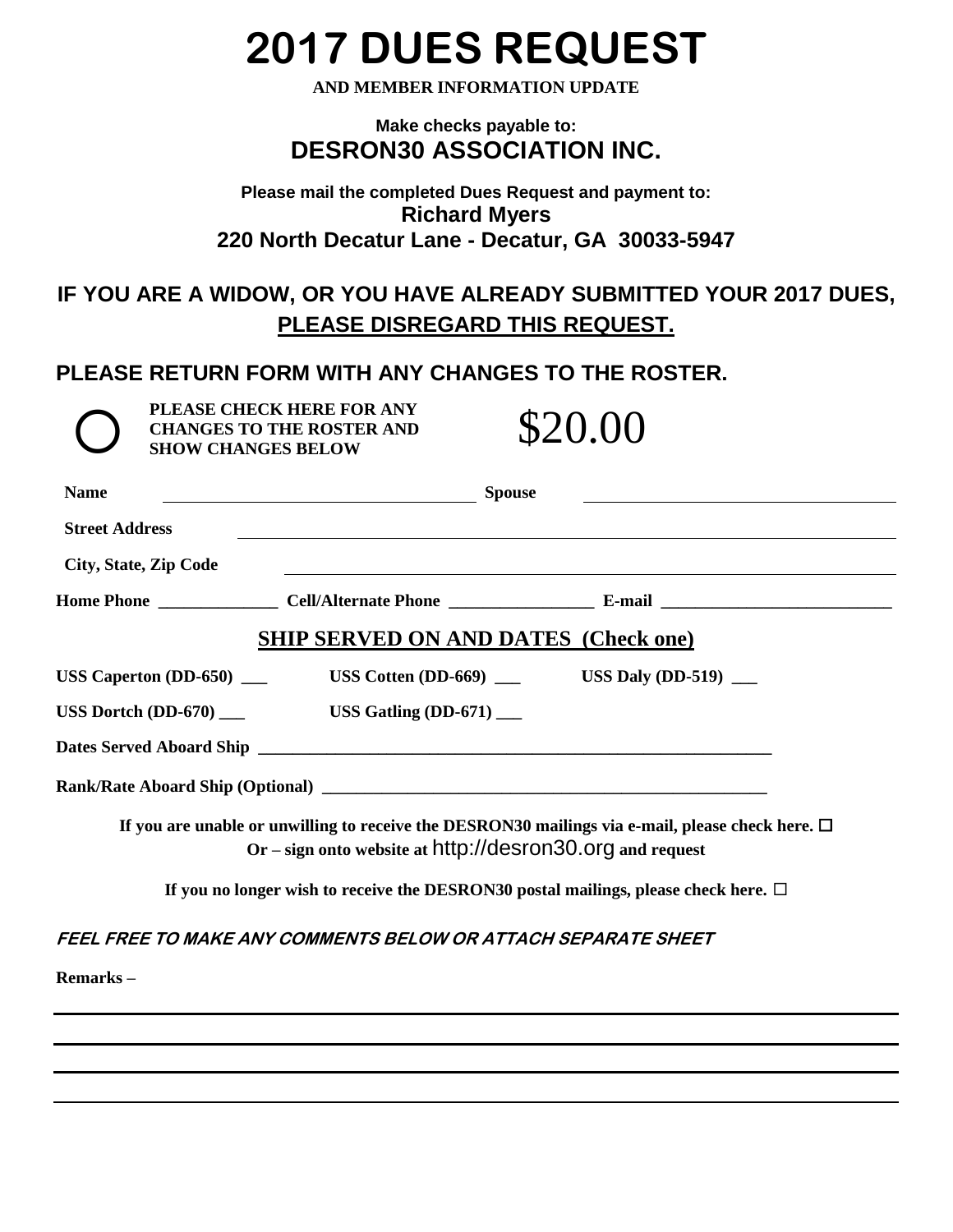## **DESRON 30 REUNION**

#### **USS COTTEN (DD-669)** *I* **USS DALY (DD-519) / USS DORTCH (DD-670) & USS GATLING (DD-671)**

#### **September 11th – 13th Savannah, GA**

#### **Schedule of Events**

#### **SUNDAY - September 10th**

Hospitality room opens at noon for registration and early birds. The rate will be \$119.00 plus tax, which includes free parking and a free hot breakfast. Group rate is good two days before and after the reunion dates. Make your reservation before 8/10/2017 directly with the Hampton Inn (20 Johnston Street, Savannah, GA) by calling: 912-721-3700.

#### **MONDAY - September 11th**

#### **Tour #1 - Mighty 8th / Riverboat Tour**

- 8:00 am Board group on bus and depart for the Mighty 8<sup>th</sup> Airforce Museum
- 8:30 am Begin 2 hour docent led tour, followed by lunch
- 11:30 am End of tour & lunch group to board bus
- 12:00 pm Begin boarding for cruise
- 1:00 pm Harbor cruise on the Savannah Riverboat
- 2:30 pm End of tour
- 3:00 pm Group to be returned to Hampton Inn

#### **TUESDAY - September 12th**

#### **Tour #2** - **Historic Tour / Railroad Museum / Savannah Theater**

- 9:00 am Board group on bus & depart for historic district for a 90 minute overview tour, stopping for characters
- 11:00 am Approximate end of tour, location Downtown Savannah
- TBD Group will have lunch on your own
- 1:00 pm Group to be transported to the GA State RR Museum
- 1:30 pm One hour guided tour of GA State RR Museum
- 2:30 pm End of tour return group to hotel
- 7:15 pm Board bus for transport to Savannah Theatre
- 8:00 pm Live Savannah Theatre performance
- 10:00 pm Transport group back to hotel after show

#### **WEDNESDAY - September 13th**

#### **Tour #3** - **Old Fort Jackson / Tybee Island / Savannah Beach**

- 9:30 am Board group on bus and depart for Tybee Island, Beach, & Old Fort Jackson
- 10:00 am One hour guided tour of Old Fort Jackson
- 11:30 am Tybee Lighthouse Museum Tour
- 12:30 pm End of tour, return to hotel for business meeting
- 6:00 pm Cash Bar @ Hilton Garden Inn
- 7:00 pm Evening Dinner Dance Entertainment provided by DJ George Grady Featuring all of your old time favorites! Don't forget your dancing shoes!!

#### **THURSDAY September 14th**

Check out is 11 am - This concludes the reunion. Safe travels and GOD Bless!